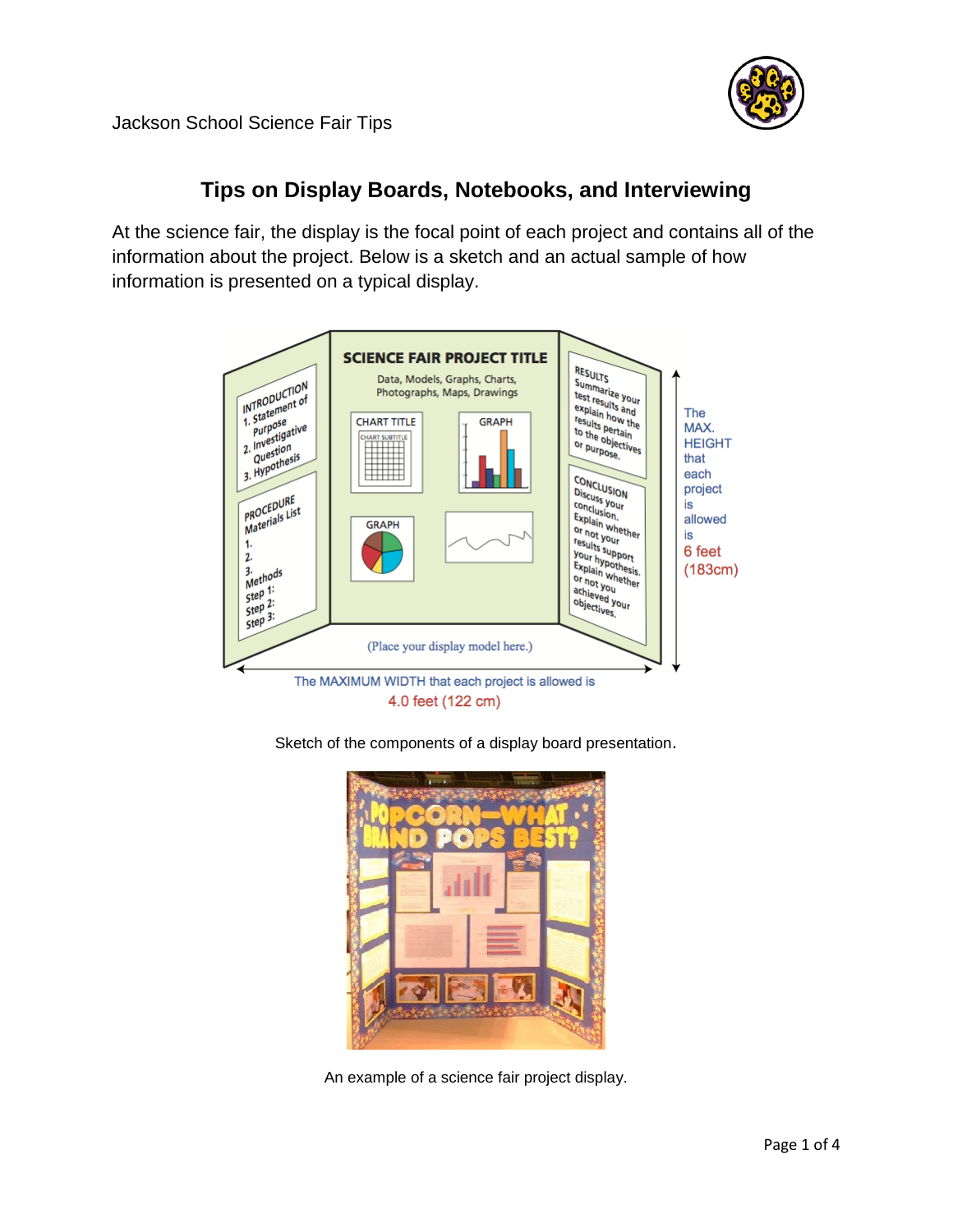

Jackson School Science Fair Tips *Some Helpful Hints on Presentation Boards:* 

- **Presentation boards** are readily available at most office supply stores (Dollar Tree, Staples, Office Depot). A standard size is 36" tall by 48" wide (folds in three panels to 36" tall by 24" wide). Of course, homemade ones will work just as well, made from a large cardboard box. Extra boards will be available in the office if needed.
- Use **pictures and drawings** to help the audience understand the experiment.
- **Be Organized**. Using our sketch above as a guide will help to organize the information so that the audience can quickly follow the thread of the experiment by glancing at the board. **Every chart, graph, and picture should be clearly labeled with titles, headings, and units of measure**.
- **A Good Title**. The title is the attention grabber. Pick something that is catchy, while accurately summarizing the research. The title should be big and easily read from at least three feet away.
- **Eye-Catching**. Use colorful headings, charts, and graphs to present the project. Using similar font families and colored backgrounds can further help to group the information and organize the display.
- **Proofread.** Carefully review all of the materials put on your display board.
- **Neatness counts**. Make sure anything on the board that is handwritten is neat and legible and the board is constructed as neatly as possible.
- **Don't forget the table space**. There is more than just the backboard display to show off the project. Use the table space to display the project notebook, research papers, and any appropriate models.
- Check that the display board contains the following (as appropriate):
	- o Title
	- o Introduction
		- **Statement of Purpose**
		- **Investigative Question**
		- **Hypothesis**
	- o Procedure
		- **Materials**
		- Step-By-Step Instructions
	- $\circ$  Data Chart(s) and Graph(s)
	- o Discussion of Results
	- o Conclusion
	- $\circ$  Bibliography include if you used a website, book, or other source to do this project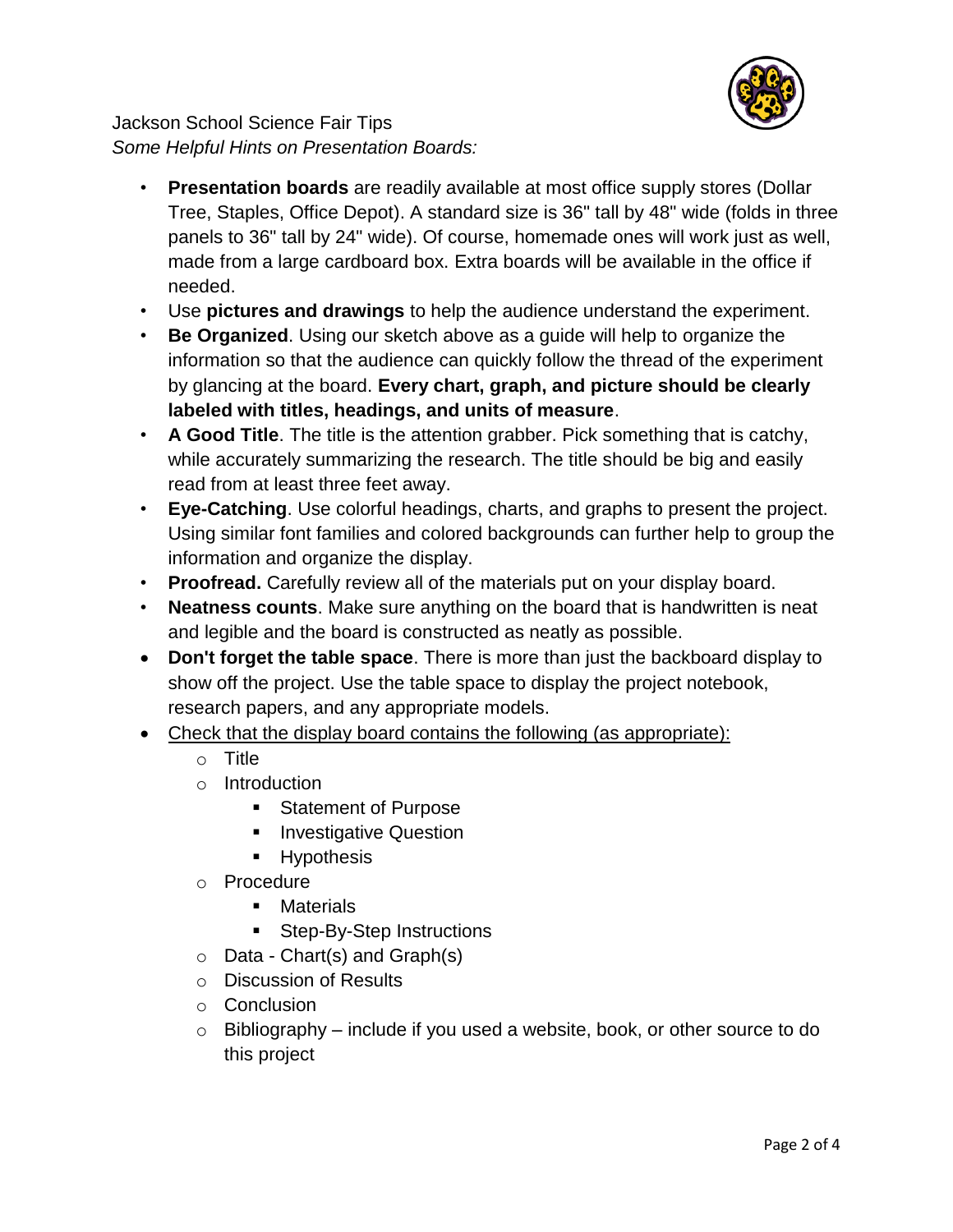

Jackson School Science Fair Tips

## **Keeping a Notebook**

Use a durable notebook or black and white composition book. These can be found at Dollar Tree or any office supply store mentioned above. There will be a few extras in the office if you need one. Typically a lined journal works great. Spiral bound notebooks tend not to hold up over the course of your experiment. Papers are too easily removed or torn from them, and before you realize it, important items are missing. Loose papers are a disaster waiting to happen for a scientist.

## *Here are some helpful hints for keeping a notebook (only needed for the judged entries):*

- **Label your lab notebook** with your project title, your name(s), and teacher's name in a prominent location. Make lab notebook entries in **pen** not in pencil. This is a permanent record of all of your activities associated with your project.
- **Number the pages** in your lab notebook before using it, unless already numbered for you.
- **Always date every entry**, just like a journal. Entries should be brief and concise. Full sentences are not required.
- **Don't worry about neatness**. It's a personal record of your work. Do not redo your lab notebook because it looks sloppy. Think of the lab notebook as your "Dear Diary" for science fair. It's not just for recording data during the experimental phase of your project.
- **The notebook should be used during all phases of your project**: jotting down ideas or thoughts for a project, phone numbers, contacts or sources and prices of supplies, book references, diagrams, graphs, figures, charts, sketches, or calculations.
- **Log entries should include**: your brainstorming, calculations, library/internet searches, phone calls, interviews, meetings with mentors or advisors, notes from tours of laboratories, research facilities and other related activities. Remember that it's documentation of your work.
- **Glue, staple or tape any loose papers, photocopies of important items.** Loose papers or other unsecured items are prohibited since they tend to fall out and can end up missing.
- **Include a reflections section in your lab notebook**. For example, what, if anything would I do differently next time? What part of the experiment could be changed to improve the experimental procedure? In many cases, this is part of the conclusion.